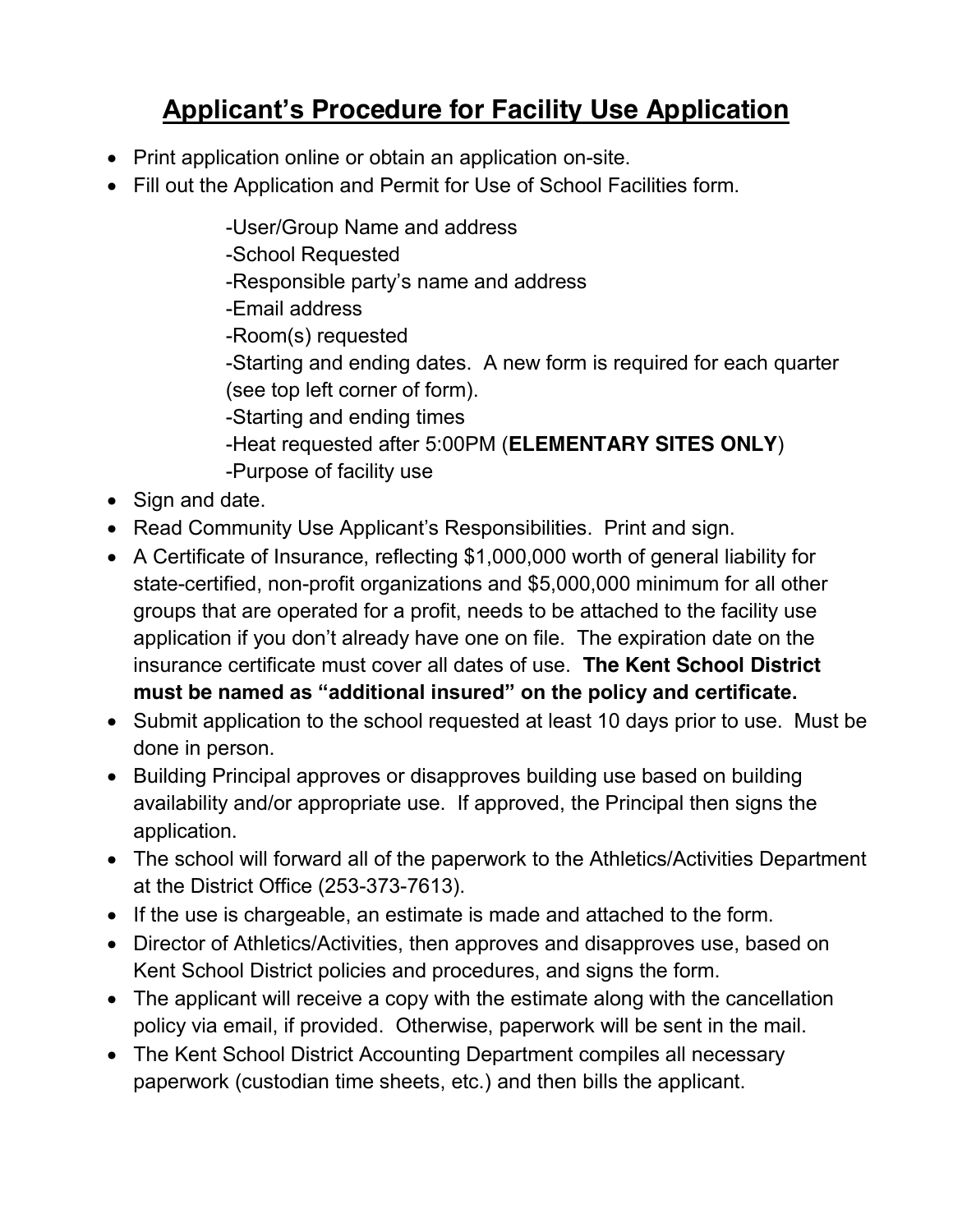

## **Kent School District No. 415 APPLICATION AND PERMIT FOR USE OF SCHOOL FACILITIES**

**PLEASE SUBMIT QUARTERLY**<br>**FALL** (Sep-Nov) Aug 1 **SPRING FALL** (Sep-Nov) Aug 1 **SPRING** (Mar-May) Feb 1 **WINTER** (Dec-Feb) Nov 1 **SUMMER** (Jun-Aug) May

**SUMMER** (Jun-Aug) May 1

#### **DATE OF APPLICATION**

Application **with insurance** must be submitted at least 10 days prior to use for the application to be considered. **Applications submitted without insurance will not be accepted.**

#### **NOTICE: NO RIGHT TO USE FACILITY UNTIL SIGNED APPROVAL OF THIS APPLICATION IS RECEIVED BY APPLICANT!**

| User/Group Name                                                                 |                                           |                                              |                                             |                                     |                                                  |                                                                                                                                                                                                                                |  |
|---------------------------------------------------------------------------------|-------------------------------------------|----------------------------------------------|---------------------------------------------|-------------------------------------|--------------------------------------------------|--------------------------------------------------------------------------------------------------------------------------------------------------------------------------------------------------------------------------------|--|
|                                                                                 |                                           |                                              |                                             |                                     |                                                  |                                                                                                                                                                                                                                |  |
|                                                                                 |                                           |                                              |                                             |                                     |                                                  |                                                                                                                                                                                                                                |  |
|                                                                                 |                                           |                                              |                                             |                                     |                                                  | Telephone Telephone and the contract of the contract of the contract of the contract of the contract of the contract of the contract of the contract of the contract of the contract of the contract of the contract of the co |  |
|                                                                                 |                                           |                                              |                                             |                                     |                                                  |                                                                                                                                                                                                                                |  |
| $\Box$ Auditorium<br>$\Box$ Soccer Field                                        | $\Box$ Cafeteria<br>$\Box$ Football Field | $\Box$ Kitchen Area<br>$\Box$ Baseball Field | $\Box$ Stoves/Oven<br>$\Box$ Softball Field | $\Box$ Classroom<br>$\Box$ Main Gym | $\Box$ Multipurpose Room<br>$\Box$ Auxiliary Gym |                                                                                                                                                                                                                                |  |
| <b>Elementary Sites Only:</b> Heat requested after 5:00 PM? (Fee to be applied) |                                           |                                              |                                             | $\Box$ Yes<br>$\Box$ No             |                                                  |                                                                                                                                                                                                                                |  |
|                                                                                 |                                           |                                              |                                             |                                     |                                                  |                                                                                                                                                                                                                                |  |
|                                                                                 |                                           |                                              |                                             |                                     |                                                  |                                                                                                                                                                                                                                |  |
|                                                                                 |                                           |                                              |                                             |                                     |                                                  |                                                                                                                                                                                                                                |  |
|                                                                                 |                                           |                                              |                                             |                                     |                                                  |                                                                                                                                                                                                                                |  |
| What is the nature/purpose of the facility use?                                 |                                           |                                              |                                             |                                     |                                                  |                                                                                                                                                                                                                                |  |
|                                                                                 |                                           |                                              |                                             |                                     |                                                  | Admission (if any) Child \$                                                                                                                                                                                                    |  |

#### **Agreement & Insurance:**

The above referenced Group/Organization hereby makes application to Kent School District No. 415 for the use of school facilities as described above. The undersigned representative makes this application on behalf of the Group/Organization and certifies that the information given in this application is true and correct. The applicant agrees to strictly observe and enforce all rules and regulations of the Kent School District, the principal of the school in which the facilities are requested, as well as those enumerated in the Community Use Applicant's Responsibility form attached hereto. The applicant further agrees that the applicant and the responsible officers or representatives of the applicant Group/Organization must, as a condition to this request, sign the attached indemnity agreement prior to final approval.

The Kent School District does not maintain insurance that will respond to claims against the applicant arising out of the use of the facilities by the Applicant, its members, or those attending the event. The applying Group/Organization is required to be covered by comprehensive general liability insurance. The applicant is responsible for obtaining said insurance and, at the time this application is presented, must also present satisfactory proof that such a policy is or will be issued to cover the proposed use if this request is approved. The application will not be approved until satisfactory evidence of insurance naming Kent School District as additional insured is presented in a face amount of not less than \$1,000,000 for state-certified, non-profit organizations and \$5,000,000 minimum for all other groups that **are operated for a profit**. Date

| (BELOW - TO BE COMPLETED BY SCHOOL SECRETARY, ASB SECRETARY OR DISTRICT OFFICE SECRETARY) |                                                                                                   |                                          |      |  |  |  |  |  |  |  |
|-------------------------------------------------------------------------------------------|---------------------------------------------------------------------------------------------------|------------------------------------------|------|--|--|--|--|--|--|--|
| Budget # must be assigned for all <i>chargeable In</i> -District applications.            |                                                                                                   |                                          |      |  |  |  |  |  |  |  |
| $\Box$ General Fund: $\Box$                                                               | $\Box$ ASB Budget Number                                                                          |                                          |      |  |  |  |  |  |  |  |
| Rental Fees & Miscellaneous Charges (To be determined by District Office)                 |                                                                                                   |                                          |      |  |  |  |  |  |  |  |
| Approved - No Charge                                                                      |                                                                                                   |                                          |      |  |  |  |  |  |  |  |
|                                                                                           | *Designee Signature<br>Date                                                                       |                                          |      |  |  |  |  |  |  |  |
| Approved With Charges                                                                     | *Principal's designee – acceptance of responsibility, security and cleanup in lieu of a custodian |                                          |      |  |  |  |  |  |  |  |
| *ESTIMATED TOTAL<br>*Please see attached Estimated Expense Worksheet.                     |                                                                                                   | \$                                       |      |  |  |  |  |  |  |  |
| Disapproved                                                                               |                                                                                                   | Reason:                                  |      |  |  |  |  |  |  |  |
|                                                                                           |                                                                                                   |                                          |      |  |  |  |  |  |  |  |
| Principal's Signature                                                                     | Date                                                                                              | District – Athletics/Activities Director | Date |  |  |  |  |  |  |  |
| Insurance                                                                                 |                                                                                                   |                                          |      |  |  |  |  |  |  |  |